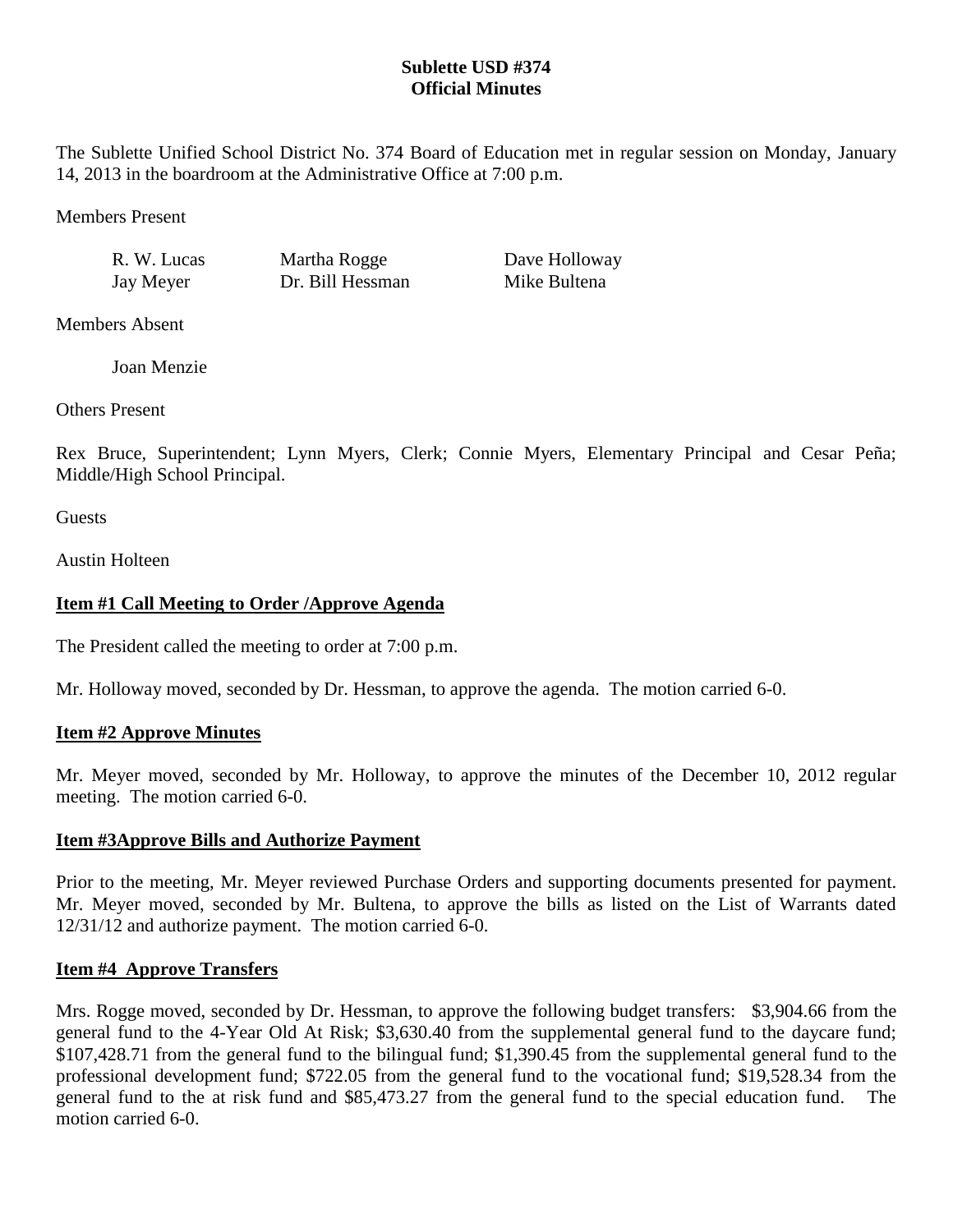Page 2 January 14, 2013 Board Minutes

## **PUBLIC FORUM**

There was no public forum

### **Reports**

Curriculum

There was no report, Mrs. Stevens was ill.

### **Principals**

Mr. Peña reported that Jake Gesling has been accepted to the Naval Academy and was Rotary Student of the Month for December. He also reported the first round of assessments is complete.

Mrs. Myers reported winter assessments are complete and that Mrs. Holloway continues work with students on bullying. She also reported on the after school program and the canned goods drive for the food pantry.

### SWPRSC/HPEC

Mr. Meyer reported on the SWPRSC Board meeting. Mr. Lucas reported on the HPEC meeting.

#### Superintendent:

Mr. Bruce reminded the board the deadline for filing for the three open board positions is noon January 22, 2013. He also discussed the court decision on school funding, and the need for a wrestling mat and an activity bus at the MS/HS. In addition, the feasibility of Vo Ag and FFA programs was discussed.

#### **Item #5 School Safety Discussion**

There was a lengthy discussion on the plans already in place and how to improve them.

## **Item #6 Executive Session – Non-elected Personnel**

Mr. Meyer moved, seconded by Mr. Holloway, to go into executive session to discuss non-elected personnel, in order to protect the privacy interest of an identifiable individual(s), to include Mr. Bruce and Mrs. Myers in executive session, and to reconvene to open session in the boardroom at 8:45 p.m. The motion carried 6-0.

The Board reconvened to open session at 8:45 p.m.

Mr. Meyer moved, seconded by Mr. Holloway, to go into executive session to discuss non-elected personnel, in order to protect the privacy interest of an identifiable individual(s), to include Mr. Bruce and Mrs. Myers in executive session, and to reconvene to open session in the boardroom at 9:25 p.m. The motion carried 6-0.

The Board reconvened to open session at 9:25 p.m.